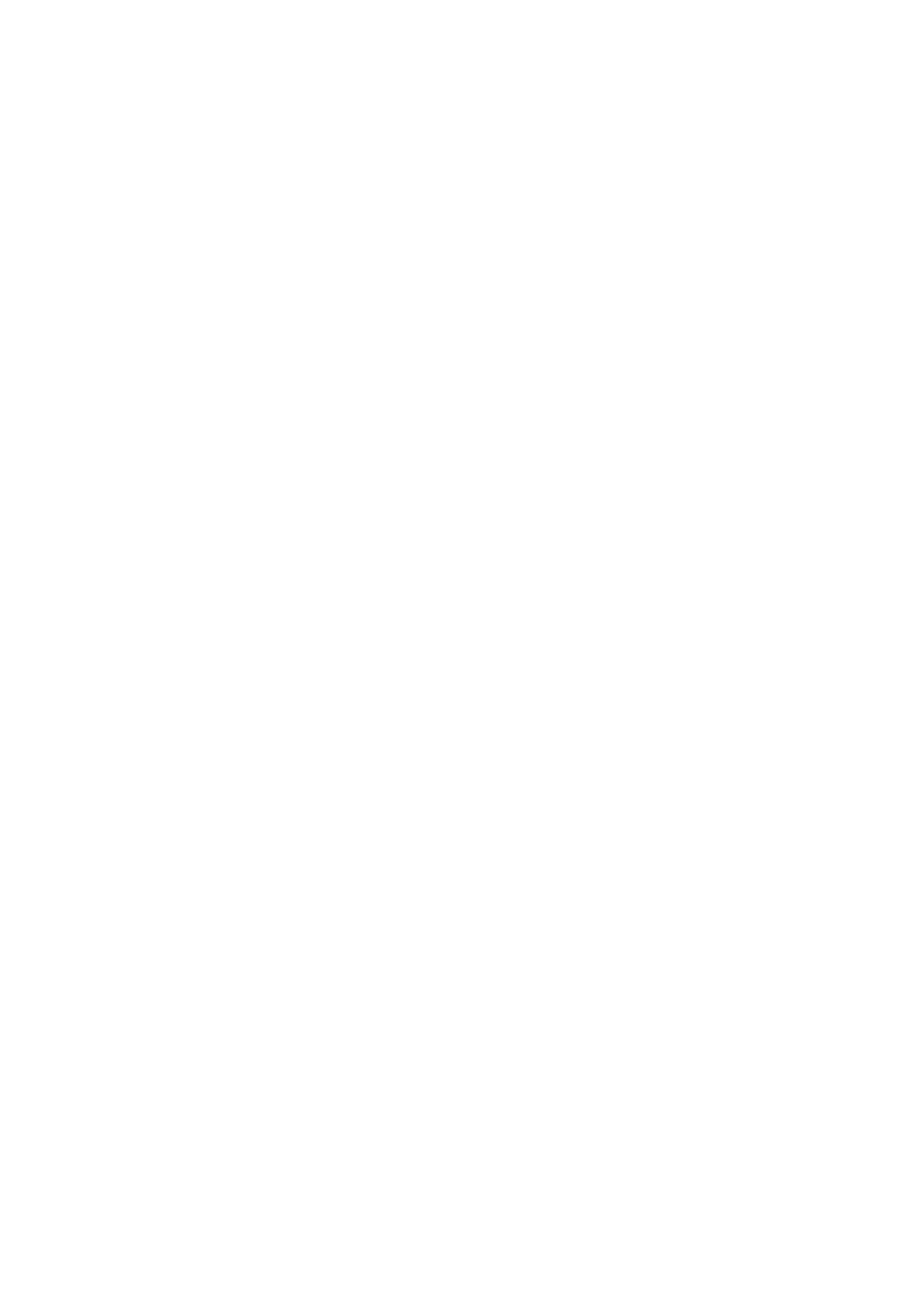# **TABLE OF CONTENTS 11 JUNE 2020**

|    | <b>Business</b><br>Page No. |                                                                                         |                |  |  |
|----|-----------------------------|-----------------------------------------------------------------------------------------|----------------|--|--|
|    |                             |                                                                                         |                |  |  |
| 1. | <b>Meeting Conduct</b>      |                                                                                         | 5              |  |  |
|    | 1.1                         | <b>Apologies</b>                                                                        | 5              |  |  |
|    | 1.2                         | <b>Conflict of Interest Declarations</b>                                                | 5              |  |  |
|    |                             | 1.3 Confirmation of Minutes                                                             | 5              |  |  |
|    | 1.4                         | <b>Public Participation</b>                                                             | 5              |  |  |
|    | 1.5                         | Items not on the Agenda                                                                 | 5              |  |  |
| 2. |                             | <b>Oral Report</b>                                                                      |                |  |  |
|    | 2.1 Transport Update        |                                                                                         |                |  |  |
|    | 2.2 Members' Update         |                                                                                         |                |  |  |
|    | 2.3 Chairperson's Update    |                                                                                         |                |  |  |
| 3. | <b>Reports</b>              |                                                                                         | 6              |  |  |
|    | 3.1                         | <b>Resource Consent Applications and Approvals for 10</b><br>March 2020 to 28 May 2020. | 6              |  |  |
|    |                             | 3.2 Current and Upcoming Consultations and Engagements                                  | 6              |  |  |
|    |                             | 3.3 Forward Programme                                                                   | $\overline{7}$ |  |  |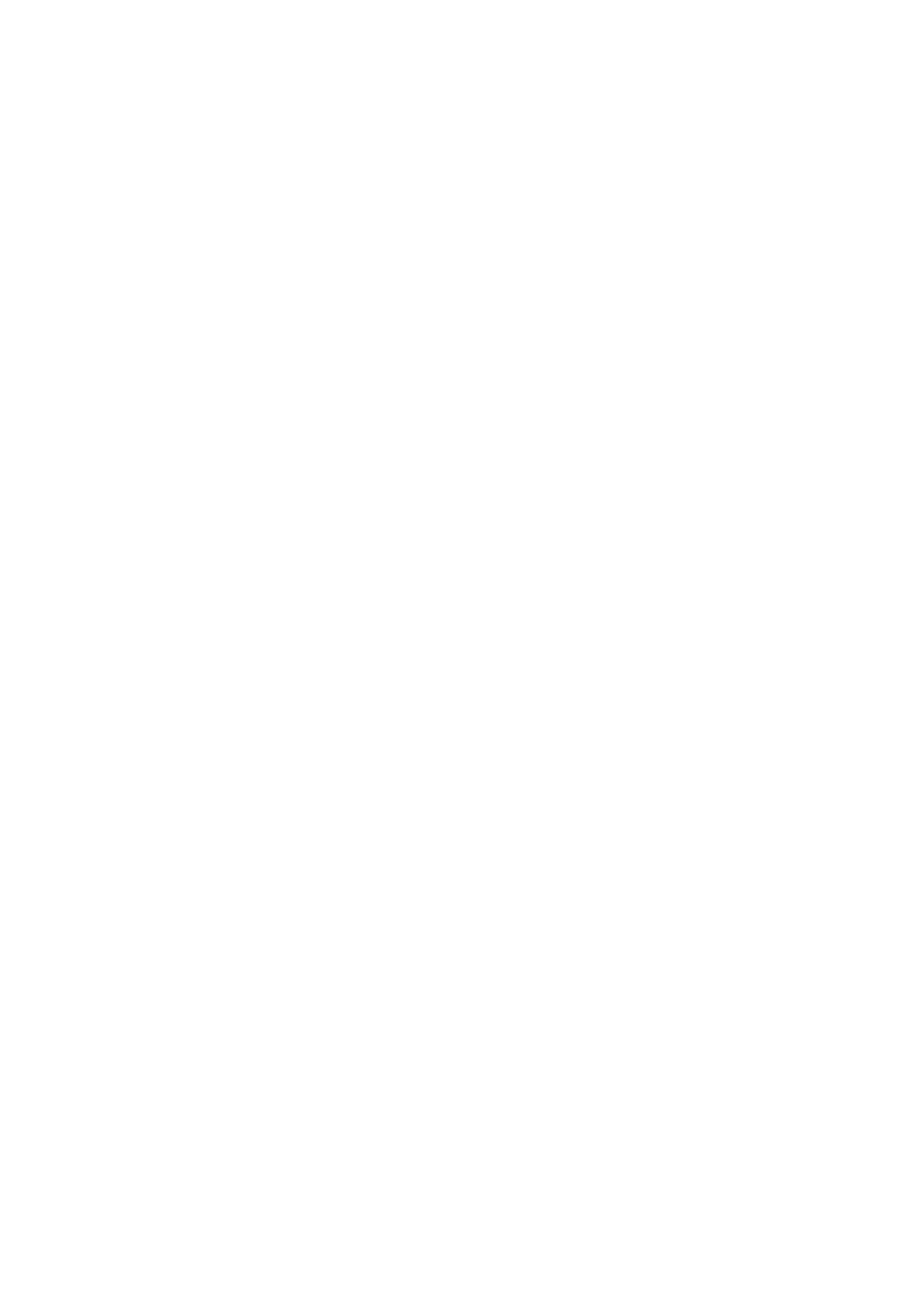# <span id="page-4-0"></span>**1 Meeting Conduct**

## **1.1 Karakia**

The Chairperson declared the meeting open at 7.00pm and invited members to stand and read the following karakia to open the meeting.

**Whakataka te hau ki te uru, Whakataka te hau ki te tonga. Kia mākinakina ki uta, Kia mātaratara ki tai. E hī ake ana te atākura. He tio, he huka, he hauhū. Tihei Mauri Ora!**

Cease oh winds of the west and of the south Let the bracing breezes flow, over the land and the sea. Let the red-tipped dawn come with a sharpened edge, a touch of frost, a promise of a glorious day

## <span id="page-4-1"></span>**1. 2 Apologies**

No apologies were received.

### <span id="page-4-2"></span>**1. 3 Conflict of Interest Declarations**

No conflicts of interest were declared.

### <span id="page-4-3"></span>**1. 4 Confirmation of Minutes**

#### **Moved Christine Grace, seconded Darren Hoskins**

#### **Resolved**

That the Makara/Ohariu Community Board:

1. Approves the minutes of the Makara/Ohariu Community Board Meeting held on 30 April 2020, having been circulated, that they be taken as read and confirmed as an accurate record of that meeting.

**Carried**

#### <span id="page-4-5"></span>**1. 5 Public Participation**

No request for public participation was made.

#### <span id="page-4-4"></span>**1. 6 Items not on the Agenda**

There was no item not on the agenda.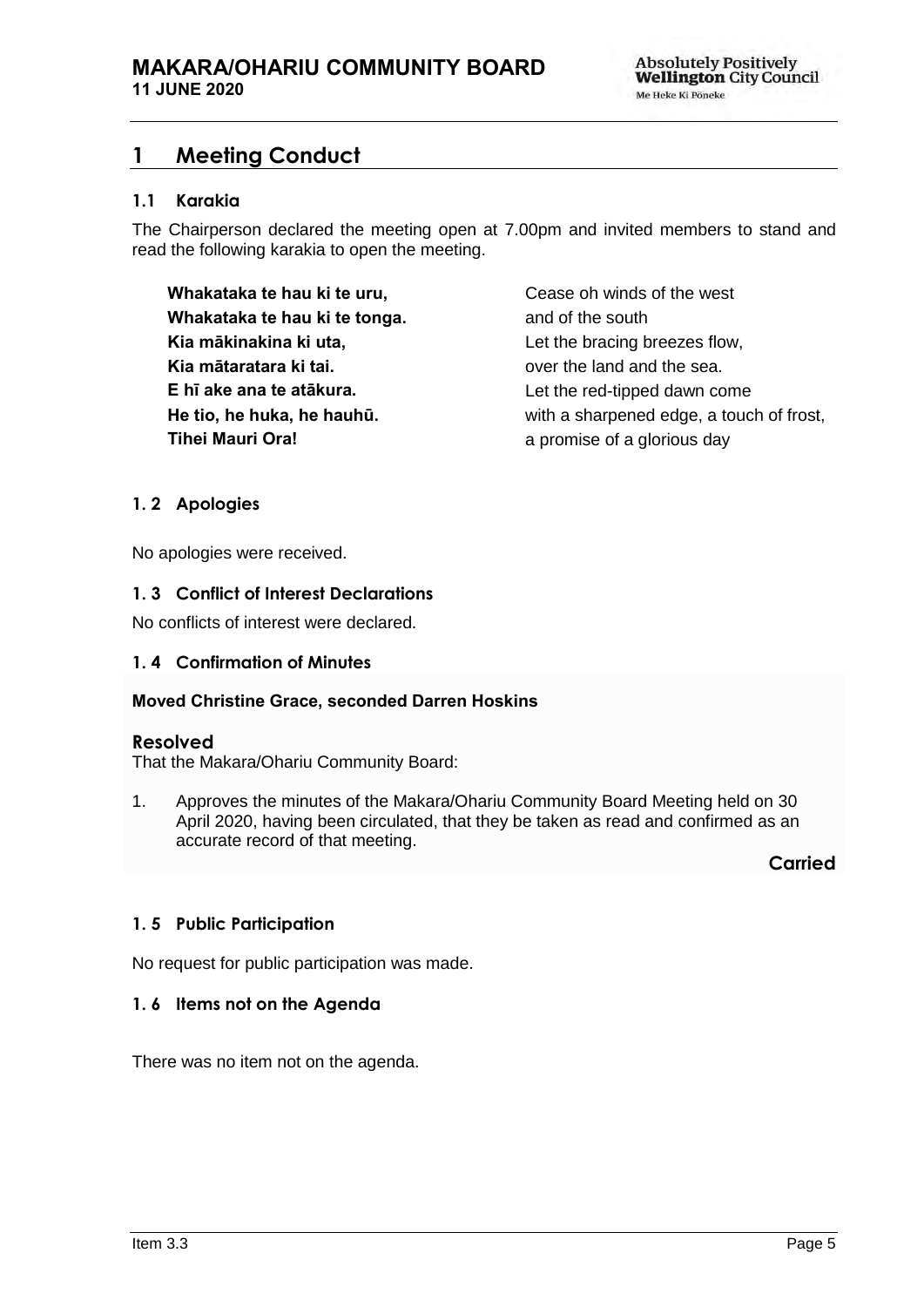# <span id="page-5-0"></span>**2. Oral Reports**

# **2.1 Transport Update**

Steve Wright provided an oral update.

## **2.2 Members' Update**

Board members provided oral updates.

# **2.3 Chairperson's Update**

**Moved John Apanowicz, seconded Christine Grace**

## **Resolved**

That the Makara/Ohariu Community Board:

1. thank everyone for their oral updates to the Board.

**Carried**

# **3.0 Reports**

<span id="page-5-1"></span>**3.1 Resource Consent Applications and Approvals for 10 March 2020 to 28 May 2020.**

## **Moved Christine Grace, seconded Hamish Todd**

## **Resolved**

That the Makara/Ohariu Community Board:

1. Receive the information.

**Carried**

# <span id="page-5-2"></span>**3.2 Current and Upcoming Consultations and Engagements**

## **Moved Christine Grace, seconded Wayne Rudd**

## **Resolved**

That the Makara/Ohariu Community Board:

1. Receive the information.

**Carried**